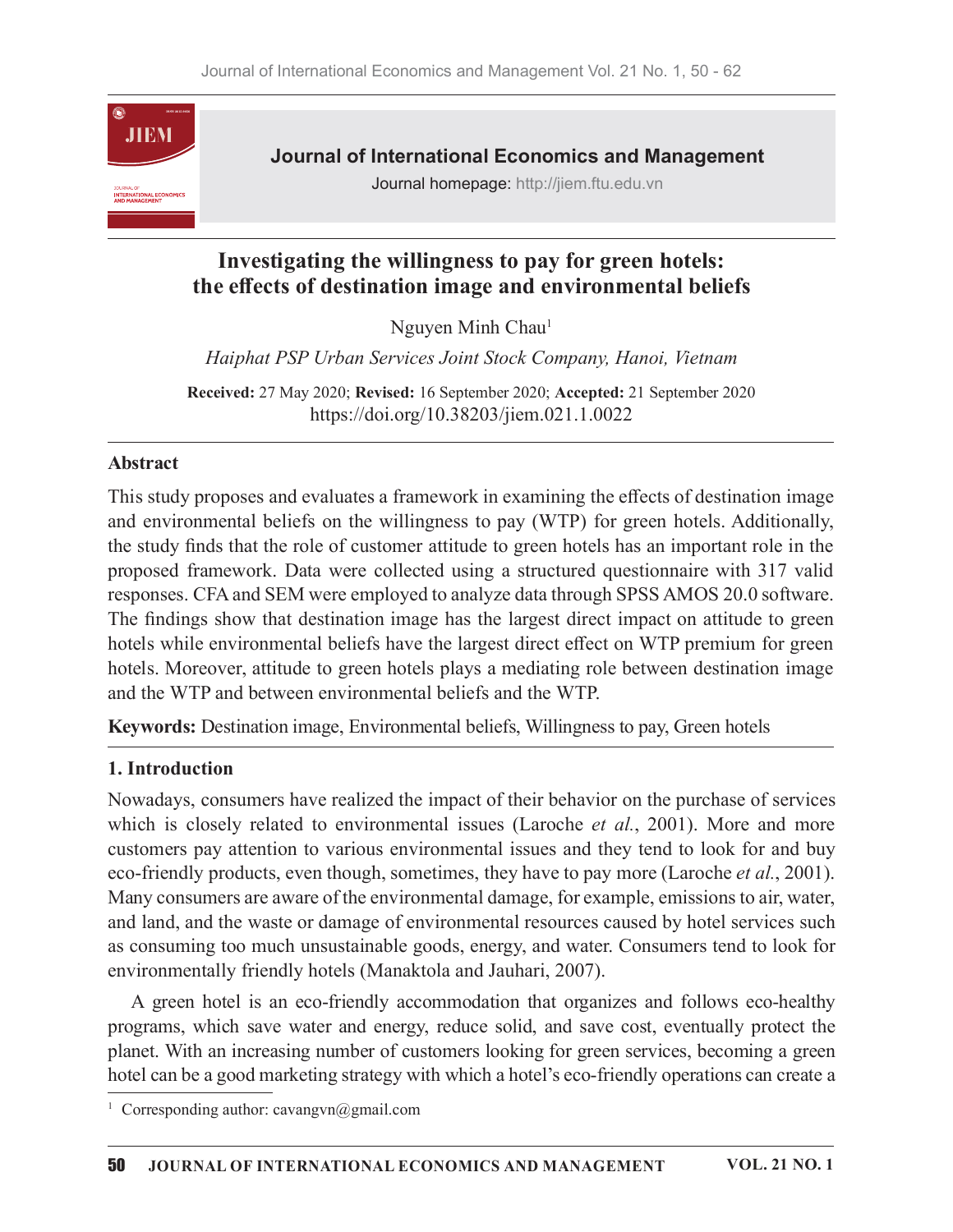difference. Therefore, the green hotel business is considered to be a growing trend in the current competitive accommodation industry (Manaktola and Jauhari, 2007).

The previous literature has mentioned the effect of images on individual behavior (Kubickova et al., 2014). However, there is little understanding of the effect of destination image on green difference. Therefore, the green hotel business is considered to be a growing trend in the current competitive accommodation industry (Manaktola and Jauhari, 2007). The previous literature has mentioned the effect of image identify the decision to join in eco-friendly hotel consumer behavior, demonstrated by staying in a green hotel or willing to pay more for sustainable products (Han et al,  $2010$ ; Kang et  $al.$ , 2012). Many consumers can enjoy the comfortable feeling by staying in green hotels (Barber and Deale, 2014). There is an inadequate understanding of the variables influencing individual behavior and emphasize the need for more research in this area (Baker et al., 2014; Miller, Merilees & Coghlan, 2015).

Along with the sustainable development of tourism around the world, the business model of green hotels has appeared to be popular. As the development of green hotels brings benefits in energy saving and environmental protection, it needs to be popularized and replicated in developing countries like Vietnam. During the past few years, many tourists traveling to Vietnam were interested in the green hotel standard.Therefore, research on how to develop green hotels is important to contribute to sustainable tourism development.

In light of the above mention, this study investigates the impact of environmental beliefs and destination image on hotel visitors' WTP for using green hotels in Vietnam. This study further contributes to the existing body of knowledge by examining the mediating role of customers' attitude to green hotels on the relationship between their environmental beliefs, the destination image, and their WTP for green hotels. The remainder of this paper is structured as follows. The relevant literature review and hypotheses are presented in section 2. The research methodology and empirical results are illustrated in sections 3 and 4, respectively. Finally, discussion, implications, research limitations, and future recommendations are drawn in section 5.

## 2. Literature review

# 2.1 Willingness to pay, attitude, destination image, and environmental beliefs

# $2.1.1$  Theory of planned behavior

Ajzen (1985) proposes the Theory of Planned Behavior(TPB) to analyze and examine individual behaviors. In this theory, people's behavior is estimated by three constructs: the people's attitudes, subjective norms, and perceived behavioral control. Therefore, behavioral intention is affected by cognitive behavioral control, attitudes, and subjective norms (Lu *et al.*, 2010; Tran and Duong, 2019).

# 2.1.2 Willingness to pay for green hotels

Ajzen (1985) proposes to apply the TPB in research and evaluating consumers' WTP for different types of products and services. A few studies are drawn from the TPB theory to examine the consumers' WTP in the hotel industry (Hultman *et al.*, 2015). WTP is considered the maximum amount an individual is willing to spend on a product or service. Researching the WTP is important for hotel managers in estimating demands and establishing price strategies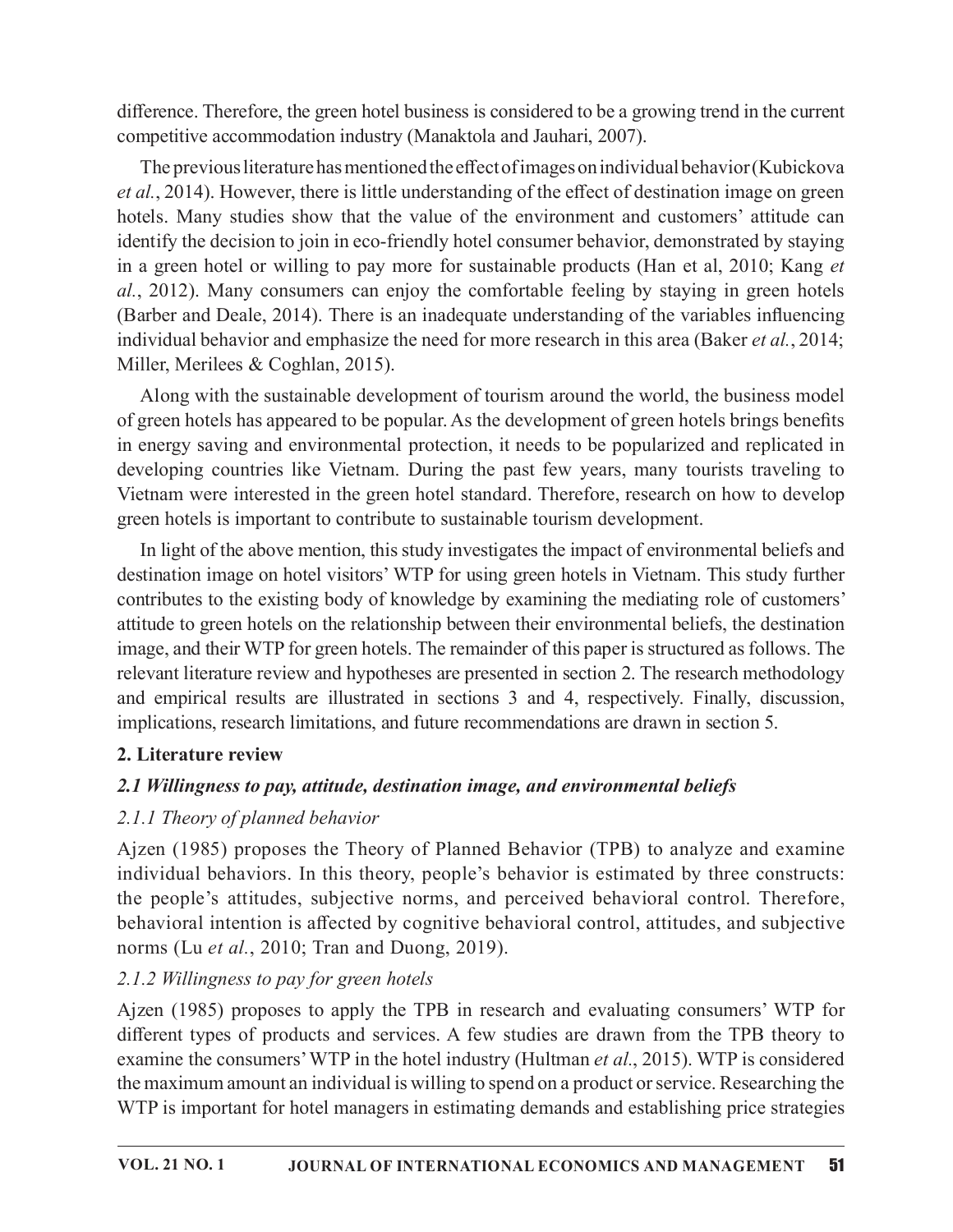(Wertenbroch and Skiera, 2002). Various studies addressing the WTP a premium price in the hotel industry employ a demand-and-supply approach. For example, Wong and Kim (2012) and Heo and Hyun (2015) apply direct methods to estimate WTP a premium.

## $2.1.3$  Attitude to green hotels

The TPB theory and an extension of Rational Action Theory (Fishbein and Ajzen, 1975) (Wertenbroch and Skiera, 2002). Various studies addressing the WTP a premium price in the Motel industry employ a demand-and-supply approach. For example, Wong and Kim (2012) and Heo and Hyun (2015) apply direct methods to the TPB principles, attitude is seen as a direct premise for behavioral intentions (Han and Kim, 2010) while beliefs are seen as the direct premise of attitude (Ajzen, 1991; Fishbein and Ajzen, 1975). In hospitality literature, the TPB theory has been widely employed in models of different types of consumer behavior. Also, this theory has been widely used to analyze and examine consumer intentions for green behavior, such as purchasing sustainably produced food and beverage products or opting for green hotels. For example, Han and Kim (2010), as well as Han et al. (2010), have successfully utilized the TPB theory to examine tourists' intentions to choose green hotels.

## 2.1.4 Destination image

Destination image is seen as "a set of qualities, attributes, and benefits that visitors hold about the destination; it represents the sum of beliefs and impressions that a person has of a destination" (Chiu et al., 2013). Accordingly, the destination images can be viewed as a structure perceived by the consumer (Tasci et al., 2007). This perception is affected by the physical characteristics of the destination (Obenour et al., 2006), and purposeful marketing (Baloglu and McCleary, 1999; Meng and Uysal, 2008). From this respect, the destination images of green hotels might be seen as a full set of attributes which hotels may provide to customers.

# 2.1.5 Environmental beliefs

Assessing the influence of environmental beliefs on the production of products and services is increasingly important in investigating eco-friendly attitudes and behaviors. As consumers become more aware of their responsibility in ecological issues, the beliefs of their influence on the environment through consumer decisions have greater impacts on their attitudes and intentions to choose green hotels.<br>
2.1.4 Destination image<br>
Destination image<br>
Destination; it represents the sum of beliefs and impressions that a person has of a destination"<br>
destination; it represents the sum of beli products or services are more beneficial overall, they are certain to make it (Han et al., 2010; Huang et al., 2014; Laroche et al., 2001). There is a significant linkage between an individual's beliefs and his or her intention to choose an hotel (Lee and Oh, 2014; Mieo and Wei, 2013).

# $2.2$  Hypothesis

The destination image provides consumers with the perceptions of the destination, which include the cognitive and emotional components (San Martin and del Bosque, 2008). Previous studies have examined the effects of the destination image on visitors' perceived values (Kim et al., 2013), on visitors' satisfaction (Prayag and Ryan, 2012), and visitors' behavioral intentions (Chen and Tsai, 2007). Line and Hanks(2016) investigate the relationship between beliefs and attitudes toward green hotel services and conclude that this linkage is strengthened by the images of the hotels. While ecotourism takes place in "relatively undeveloped or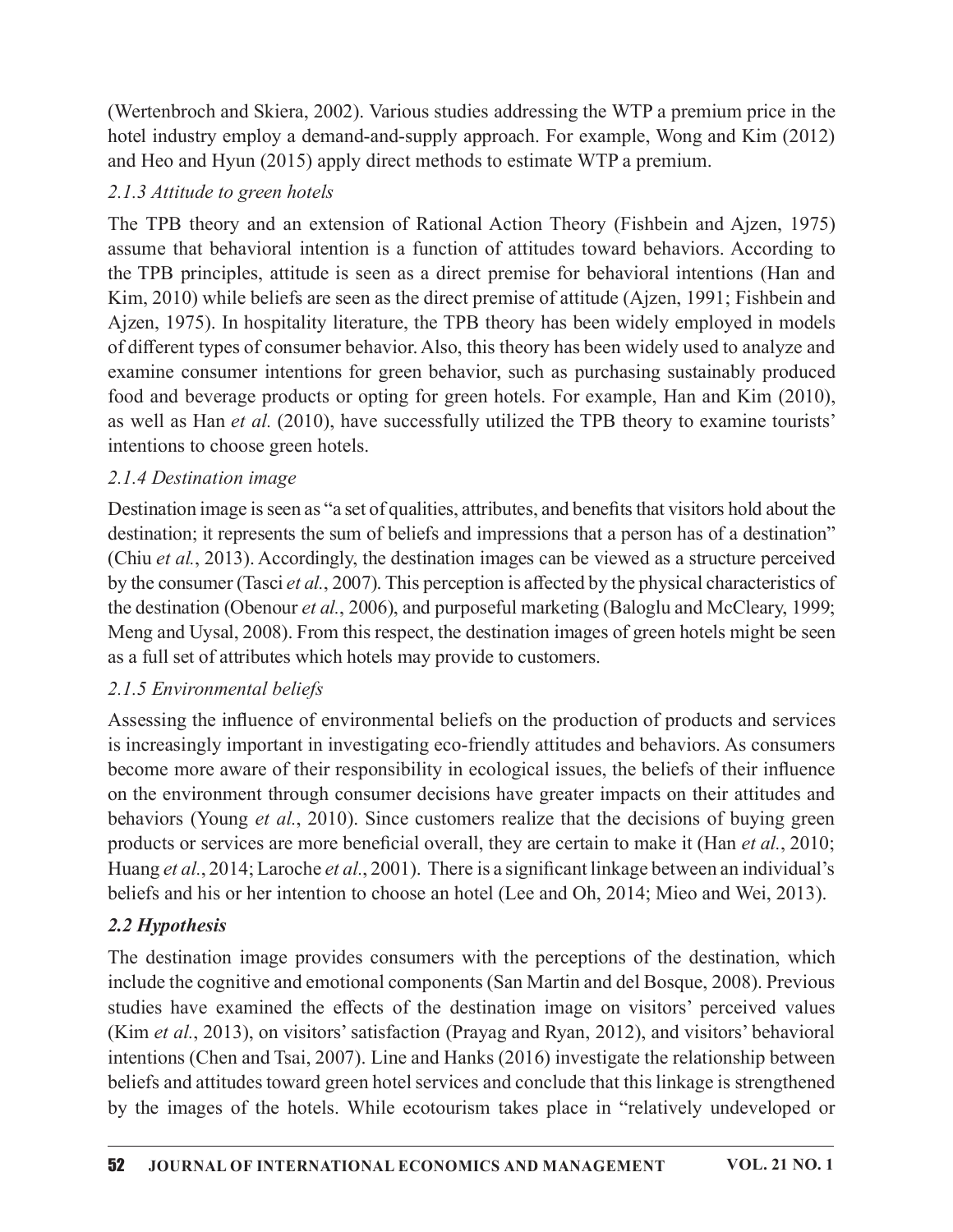undisturbed natural areas" (Lee, 2009), urban touristic places "are often much better developed than other types of destinations" and "are easily accessible through airports and scheduled undisturbed natural areas" (Lee, 2009), urban touristic places "are often much better developed<br>than other types of destinations" and "are easily accessible through airports and scheduled<br>services" (Edwards *et al.*, 2008) natural attributes associated with these destinations will have an impact on customers' attitude and their WTP a price premium for services being provided. Thus, this study proposes the following hypotheses: disturbed natural areas" (Lee, 2009), urban touristic places "are often much better developed<br>n other types of destinations" and "are easily accessible through airports and scheduled<br>vices" (Edwards *et al.*, 2008). In th

HIa: Destination image is positively related to customer attitude towards green hotels.

H1b: Destination image is positively related to customer WTP a price premium for service of green hotels.

undisturbed natural areas" (Lee, 2009), urban touristic places "are often much better developed than other types of destinations" and "are easily accessible through airports and scheduled services" (Edwards *et at*, 2008) undisturbed natural areas" (Lee, 2009), urban touristic places "are often much better developed<br>than other types of destinations" and "are easily accessible through airports and scheduled<br>services" (Edwards *et al.*, 2008 undisturbed natural areas" (Lee, 2009), urban touristic places "are often much better developed<br>than other types of destinations" and "are easily accessible through airports and scheduled<br>services" (Edwards *et al.*, 2008 undisturbed natural areas" (Lee, 2009), urban touristic places "are often much better developed<br>than other types of destinations" and "are easily accessible through airports and scheduled<br>services" (Edwards *et al.*, 2008 behavior is seen as "actions that reflect an individual's or group's concerns with the natural environment" (Cheng, 2013). Environmental beliefs refers to the degree to which individuals concern that choosing green hotels will affect the environment (Line and Hanks, 2016). Thus, within the context of the attitude-based framework discussed above, the this paper suggests and their WTP a price premium for services being provided. Thus, this study proposes the following hypotheses:<br> *HIa: Destination image is positively related to customer attitude towards green hotels.*<br> *HID: Destination* environment, he or she is more likely to have a positive attitude toward green hotels, more inclined to choose hotels that demonstrate a similar concern for the planet, and more willing to pay a premium price to stay at such hotels. Thus, the following hypotheses are presented: of green hotels.<br>
Hotel consumer behaviors can also be impacted by their environmental beliefs and<br>
damage caused by human activities such as tourism. Consumers who believe that the<br>
irivement has been damaged by the luma behavior is seen as "actions that reflect an individual"s or group"s concerns with the natural<br>environment" (Cheng, 2013). Environmental beliefs refers to the degree to which individuals<br>concern that choosing green hotels

toward green hotels.

H2b: An individual's environmental beliefs are positively related to customer willingness to pay a price premium to stay at green hotels.

In the literature of sustainability, while a substantial amount of research has demonstrated the effects of attitudes on consumers' intentions on people's green consumption, the less clear (Line and Hanks, 2016). Given the mixed results of research concerning the relationship between consumers' attitudes toward green initiatives and their WTP a price premium for such products and services, many hoteliers are understandably reluctant to engage in sustainability initiatives. From their pespectives, these green schemes increase the costs that consumers are not willing to bear (Kang *et al.*, 2012; Manaktola and Jauhari, 2007). Some current studies on these issues have emphasized a significant relationship between consumer attitudes and their behavior in the consumption of green hotel services (Carrigan and Attalla,  $2001$ ; Manaktola and Jauhari,  $2007$ ) find that while customers may feel positive about sustainable services, they are often hesitant to pay for the premium pricing of such products or services (Choi and Parsa, 2007).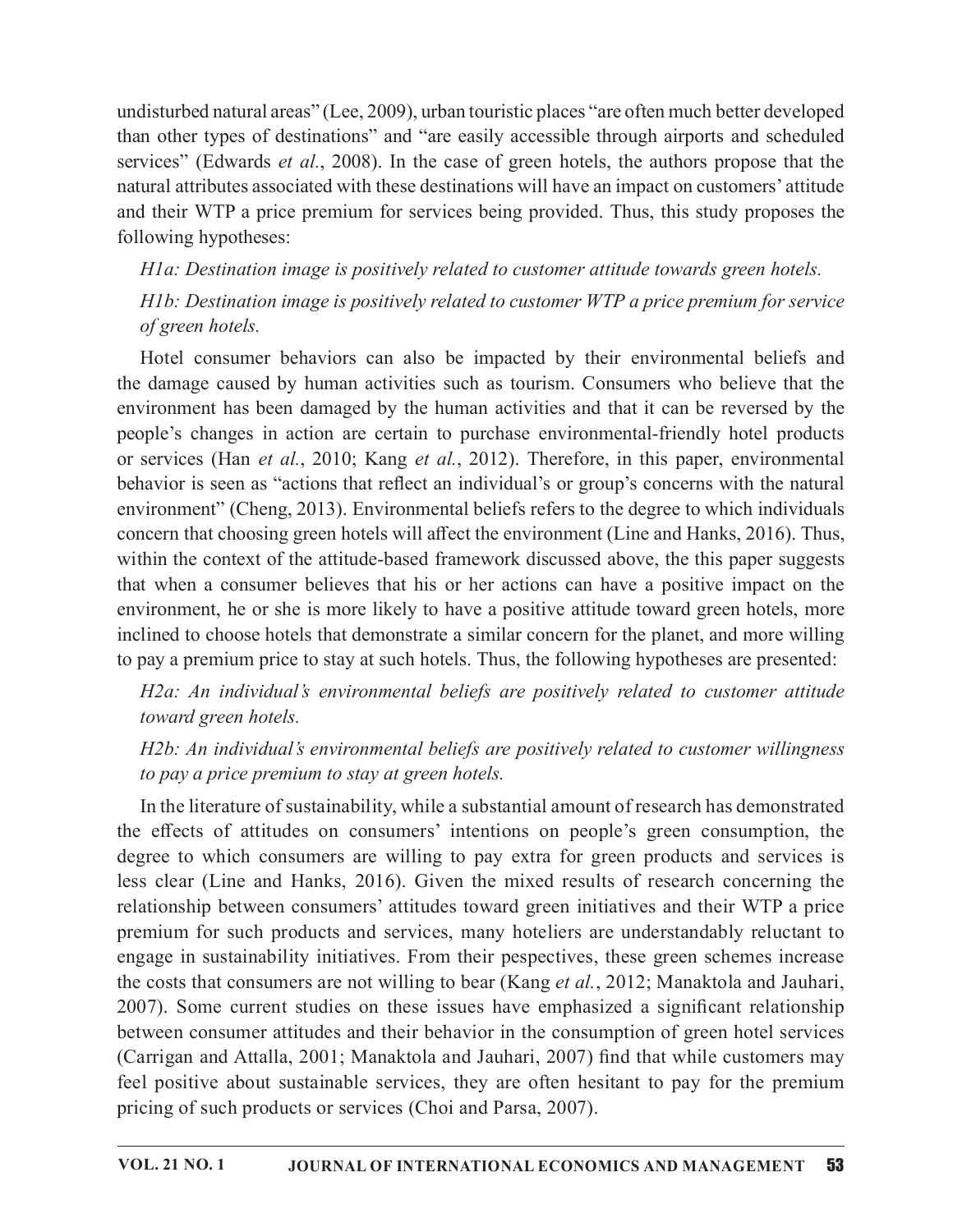Prior studies have examined the reasons for these differences and numerous factors have been shown to influence the relationship between attitudes and the WTP for green services (Sen and Bhattacharya, 2001; Carrigan and Attalla, 2001; Folkes and Kamins, 1999). Moreover, current studies have revealed that consumers are willing to pay more for green hotel services (Dodds et al., 2010). Han et al. (2009) argue that customer attitudes are a significant Prior studies have examined the reasons for these differences and numerous factors have been shown to influence the relationship between attitudes and the WTP for green services (Sen and Bhattacharya, 2001; Carrigan and A attitudes and find a similar link regarding consumers' WTP for a price premium to stay in green hotels. Likewise, in the restaurant sector, Jang *et al.*  $(2011)$  show that positive attitudes of people in eco-friendly hotels are willing to pay more for such services. Therefore, the hypothesis is proposed as follows:

 $H3$ : The attitude toward green hotels is positively related to the WTP for green hotels.



Figure 1. The proposed model

**Source:** Author proposes

### 3. Methodology

### 3.1 Measurement

4 items regarding destination image are obtained and then modified from Chen and Tsai (2007), Line and Hanks (2016). Attitude to green hotels is measured using seven items adopted from the scales developed by Han and Kim (2010) in their attempt to measure consumer attitudes. Lastly, the six test items used to evaluate the consumers' WTP for premium pricing are adapted from the existing studies of Hultman *et al.* (2015) and Dwivedi *et al.* (2018).

## 3.2 Sample

According to Tabachnick (2013), the desirable minimum sample size is calculated by the following formula when conducting multivariate regression analysis:

$$
n = 50 + 8\cdot m
$$

in which m is the number of independent variables.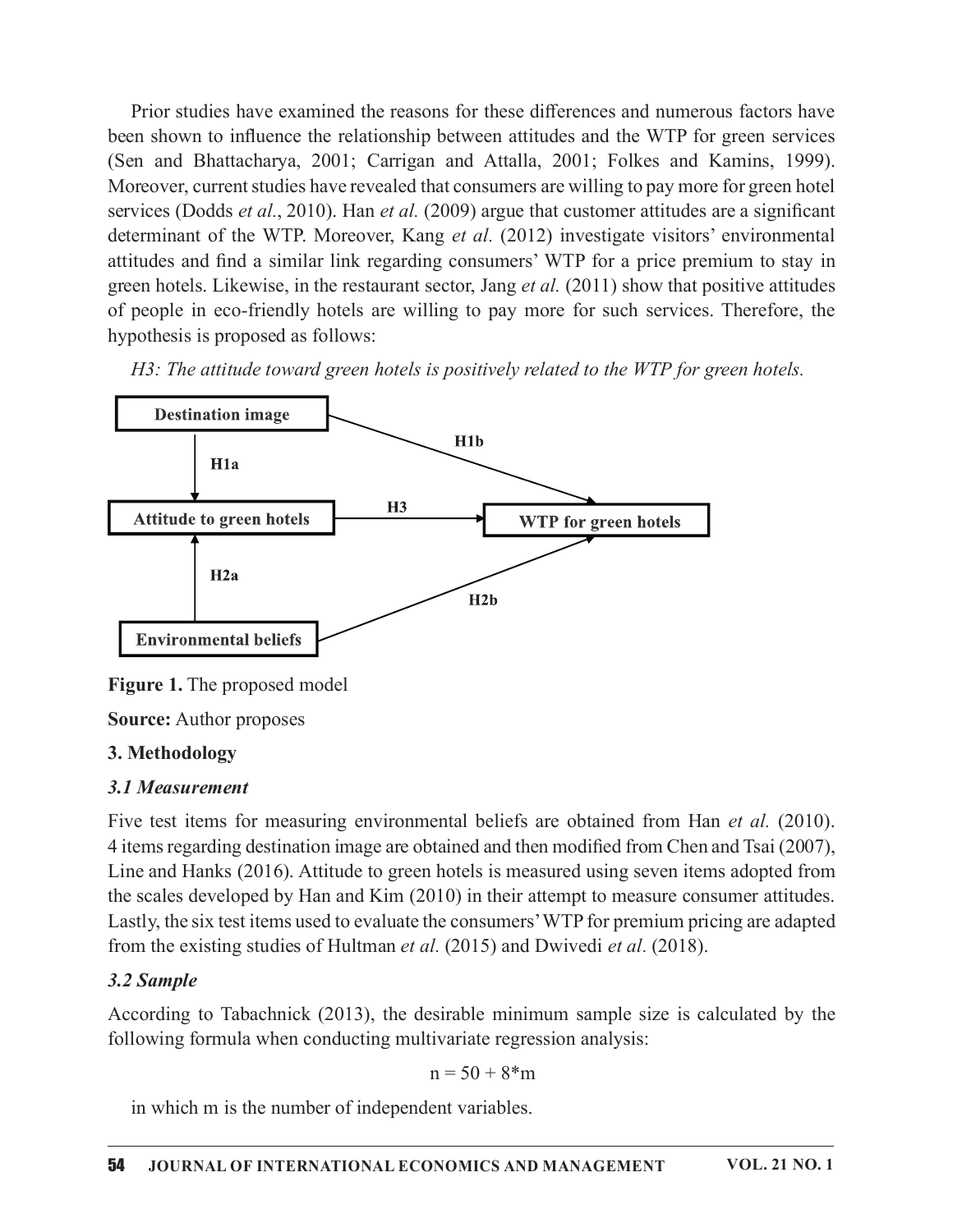In this study, there are four variables. Therefore, the minimum required sample size is 82 observations. However, the sample size in this study is targeted at 200 observations. The In this study, there are four variables. Therefore, the minimum required sample size is 82 observations. However, the sample size in this study is targeted at 200 observations. The convenience sampling method is employed. four months in Hanoi, Quang Ninh, and Hai Phong cities. Data were collected by directly interviewing at hotels located in natural resorts, beaches, and national parks. Regarding the number of observations, after directly surveying 400 people, the author obtains 327 responses. However, there are 10 invalid answers. The total number of valid responses is 317. Therefore, the valid response rate is 79.25%. are four variables. Therefore, the minimum required sample size is<br>ver, the sample size in this study is targeted at 200 observations. The<br>method is employed. The survey is conducted during the course of<br>Couarg Ninh, and

|                                                   |                     |                    | convenience bumping include to employed. The burvey to conducted during the course<br>four months in Hanoi, Quang Ninh, and Hai Phong cities. Data were collected by directly<br>interviewing at hotels located in natural resorts, beaches, and national parks. Regarding the                                                                                                                                                                                                     |  |
|---------------------------------------------------|---------------------|--------------------|------------------------------------------------------------------------------------------------------------------------------------------------------------------------------------------------------------------------------------------------------------------------------------------------------------------------------------------------------------------------------------------------------------------------------------------------------------------------------------|--|
| the valid response rate is 79.25%.                |                     |                    | number of observations, after directly surveying 400 people, the author obtains 327 responses.<br>However, there are 10 invalid answers. The total number of valid responses is 317. Therefore,                                                                                                                                                                                                                                                                                    |  |
| Table 1. Demographic characteristics of customers |                     |                    |                                                                                                                                                                                                                                                                                                                                                                                                                                                                                    |  |
| Criteria                                          | <b>Detail</b>       | Percentage $(\% )$ |                                                                                                                                                                                                                                                                                                                                                                                                                                                                                    |  |
| Age                                               | $\leq$ 24 years old | 12                 |                                                                                                                                                                                                                                                                                                                                                                                                                                                                                    |  |
|                                                   | 25 - 44 years old   | 49                 |                                                                                                                                                                                                                                                                                                                                                                                                                                                                                    |  |
|                                                   | 45 - 64 years old   | 31                 |                                                                                                                                                                                                                                                                                                                                                                                                                                                                                    |  |
|                                                   | $>64$ years old     | 7                  |                                                                                                                                                                                                                                                                                                                                                                                                                                                                                    |  |
| Gender                                            | Male                | 52                 |                                                                                                                                                                                                                                                                                                                                                                                                                                                                                    |  |
|                                                   | Female              | 48                 |                                                                                                                                                                                                                                                                                                                                                                                                                                                                                    |  |
| Purpose of the trip                               | Tour                | 75                 |                                                                                                                                                                                                                                                                                                                                                                                                                                                                                    |  |
|                                                   | <b>Business</b>     | 14                 |                                                                                                                                                                                                                                                                                                                                                                                                                                                                                    |  |
|                                                   | Others              | 11                 |                                                                                                                                                                                                                                                                                                                                                                                                                                                                                    |  |
| <b>Source:</b> Author's calculation               |                     |                    |                                                                                                                                                                                                                                                                                                                                                                                                                                                                                    |  |
| 3.3 Data analysis method                          |                     |                    |                                                                                                                                                                                                                                                                                                                                                                                                                                                                                    |  |
|                                                   |                     |                    | To test the reliability of measuring constructs, Cronbach's Alpha and Confirmation Factor<br>Analysis CFA tests are employed. Following Hair et al. (2006), the multivariate analysis<br>method is used. Specifically, the (CFA) and Structure Equation Modelling (SEM) techniques are<br>applied. The SEM is applied to test hypotheses because it is a powerful technique for examining<br>relationships among latent variables. The AMOS/SPSS 20 is used for the data analysis. |  |
| 4. Results                                        |                     |                    |                                                                                                                                                                                                                                                                                                                                                                                                                                                                                    |  |

Table 1. Demographic characteristics of customers

# 3.3 Data analysis method

# 4. Results

Using the Cronbach's Alpha coefficient to measure the reliability of the customer acceptance and intention to use hotel services with four constructs and 20 observed variables, the Cronbach's Alpha values of EN, IM, AT and WTP are 0.715, 0.752, 0.835, and 0.814, respectively. All of them are greater than 0.7. The corrected items, which are the Total Correlation Coefficient, of 22 measures are higher than 0.3. It can be concluded that there are 20 good reliability variables from four constructs because only variables with a corrected item of greater than 0.3 and the Alpha coefficients of greater than 0.6 will be accepted for analysis in the next steps (Nunnally and Bernstein, 1994). By conducting an EFA with the principal axis factoring of a component method, the model has reached convergence value. The KMO is high at  $0.923$  and the significance level is  $0.000$ . In the extraction sums of squared loadings, the percentage of cumulative is 59.936% and the total of initial eigenvalues is  $1.131$ .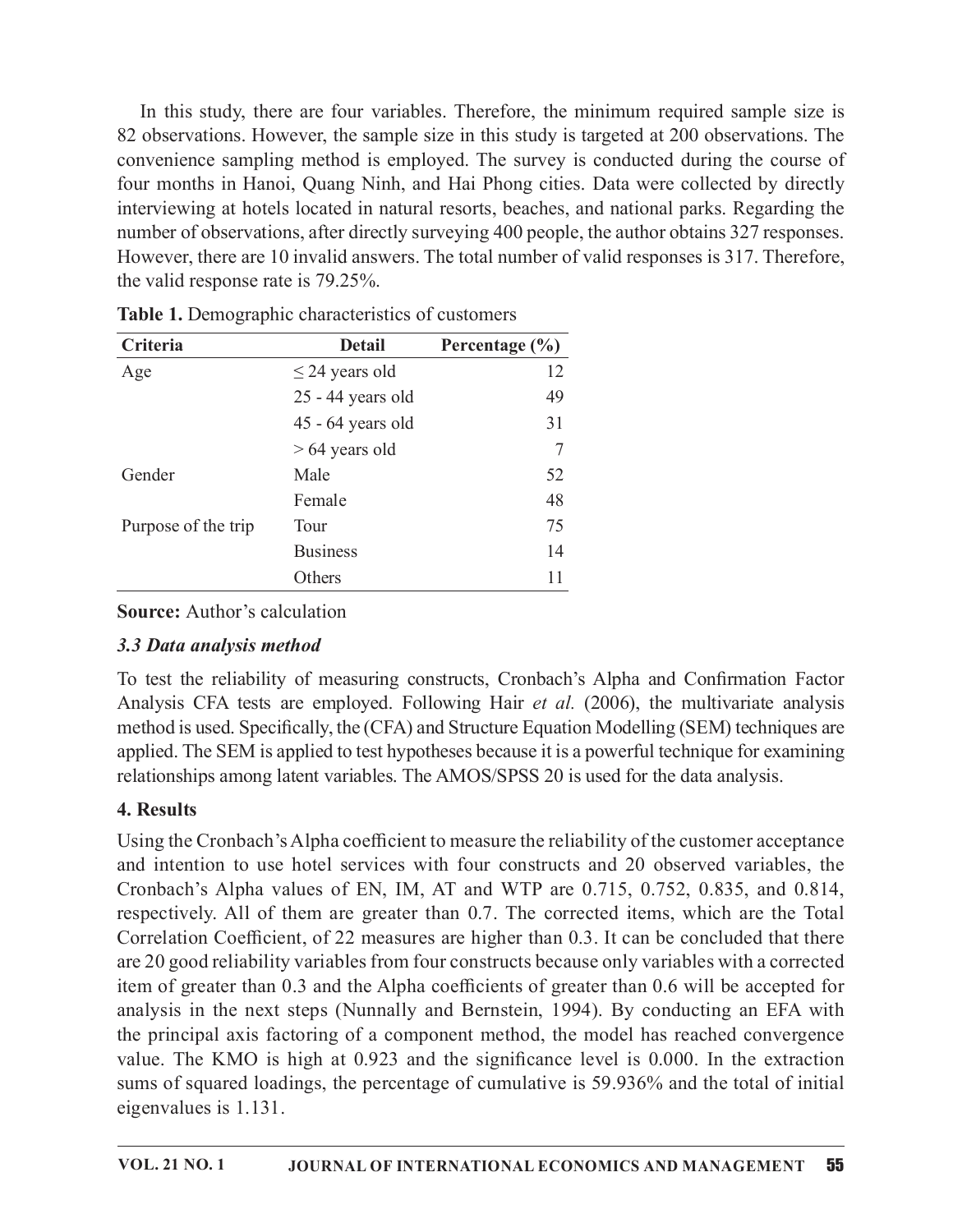#### Table 2. KMO and Barlett test

| <b>KMO and Bartlett's Test</b>   |          |
|----------------------------------|----------|
| KMO Measure of Sampling Adequacy | 0.923    |
| Approx. Chi-Square               | 3211.815 |
| Bartlett's Test of Sphericity df | 105      |
| Sig.                             | 0.000    |

#### Source: Author's analysis

#### Table 3. Pattern Matrix

| <b>Observed variables</b>                                                                |                 | $\mathbf{1}$ | $\overline{2}$ | $\mathbf{3}$ | $\overline{\mathbf{4}}$ |
|------------------------------------------------------------------------------------------|-----------------|--------------|----------------|--------------|-------------------------|
| Am personally satisfying                                                                 | EN1             | 0.624        |                |              |                         |
| Might enhance the health of nature                                                       | EN <sub>2</sub> | 0.739        |                |              |                         |
| May improve my health                                                                    | EN3             | 0.827        |                |              |                         |
| May benefit other hotel guests                                                           | EN4             | 0.718        |                |              |                         |
| Help me feel better as I do not damage the environment                                   | EN <sub>5</sub> | 0.801        |                |              |                         |
| An arousing destination                                                                  | IM1             |              | 0.624          |              |                         |
| An exciting destination                                                                  | IM <sub>2</sub> |              | 0.739          |              |                         |
| A pleasant destination                                                                   | IM <sub>3</sub> |              | 0.827          |              |                         |
| Natural and cultural attractions                                                         | IM4             |              | 0.718          |              |                         |
| Bad - good                                                                               | AT1             |              |                | 0.520        |                         |
| Undesirable - desirable                                                                  | AT <sub>2</sub> |              |                | 0.649        |                         |
| Unpleasant - pleasant                                                                    | AT3             |              |                | 0.709        |                         |
| Foolish - wise                                                                           | AT4             |              |                | 0.681        |                         |
| Unfavorable-favorable                                                                    | AT5             |              |                | 0.747        |                         |
| Unenjoyable - enjoyable                                                                  | AT6             |              |                | 0.755        |                         |
| Negative - positive                                                                      | AT7             |              |                | 0.695        |                         |
| I would pay more for green hotel at this destination                                     | WTP1            |              |                |              | 0.735                   |
| I am happy to pay more for green hotels than other hotels                                | WTP2            |              |                |              | 0.813                   |
| The price of green service would have to go up before I<br>would switch to another hotel | WTP3            |              |                |              | 0.845                   |
| I want to pay for green hotels over other hotels                                         | WTP4            |              |                |              | 0.549                   |
| When visiting this destination, I may spend more on a hotel                              | WTP5            |              |                |              | 0.900                   |
| I would be spent more to stay in a green hotel at this<br>destination                    | WTP6            |              |                |              | 0.747                   |

#### **Source:** Author's calculation

In running the CFA, the author obtained the good fit with Chi-square/df of 2.543; the CFI is equal to 0.901; the TLI equals 0.918; The GFI is 0.910, and the RMSEA is 0.065. The model is consistent with actual data when the Chi-square/df is less than 3; the CFI, TLI, IFI are all greater than 0.9, and the RMSEA is less than 0.08 (Hair et al., 2010; Kline, 2011). The factor loadings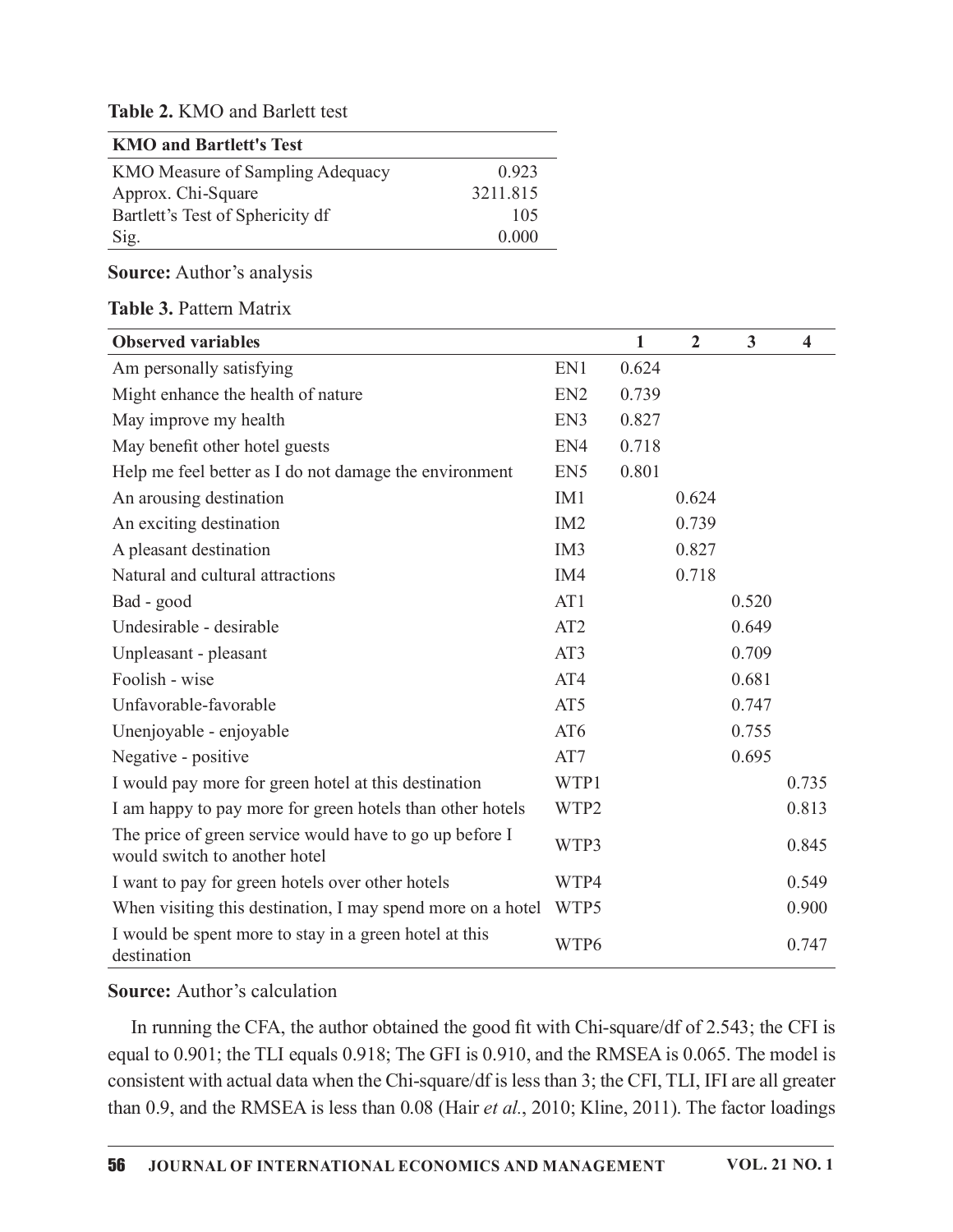of each item are larger than 0.5 indicating that the constructs reach convergent validity (Hair et al., 2010). Therefore, the measuring constructs reached reliability and validity (Table 4).

| <b>Constructs and indicators</b> | Factor<br>loadings Error |          | <b>Standard Standardized</b><br>factor loading | t-value      | CR    | <b>VE</b> |
|----------------------------------|--------------------------|----------|------------------------------------------------|--------------|-------|-----------|
| Destination image (IM)           |                          |          |                                                |              | 1.165 | 0.541     |
| IM1                              | 1.000                    |          | 0.699                                          |              |       |           |
| IM <sub>2</sub>                  | 0.873                    | $-0.053$ | 0.619                                          | $-16.613***$ |       |           |
| IM <sub>3</sub>                  | 1.043                    | 0.061    | 0.637                                          | 17.054***    |       |           |
| IM4                              | 0.929                    | 0.063    | 0.632                                          | 17.145***    |       |           |
| Environmental beliefs (EN)       |                          |          |                                                |              | 1.204 | 0.542     |
| EN1                              | 1.000                    |          | 0.618                                          |              |       |           |
| EN <sub>2</sub>                  | 0.895                    | $-0.055$ | 0.666                                          | $16.613***$  |       |           |
| EN3                              | 0.981                    | 0.065    | 0.624                                          | 17.054***    |       |           |
| EN4                              | 1.129                    | 0.073    | 0.621                                          | 17.145***    |       |           |
| EN <sub>5</sub>                  | 1.113                    | 0.072    | 0.683                                          | 15.861***    |       |           |
| Attitude to green hotels (AT)    |                          |          |                                                |              | 1.242 | 0.563     |
| AT1                              | 1.000                    |          | 0.720                                          |              |       |           |
| AT <sub>2</sub>                  | .954                     | $-0.067$ | 0.701                                          | $-14.221***$ |       |           |
| AT3                              | 1.111                    | 0.069    | 0.654                                          | 16.087***    |       |           |
| AT4                              | 1.106                    | 0.066    | 0.722                                          | 16.769***    |       |           |
| AT5                              | 1.055                    | 0.074    | 0.640                                          | 14.458***    |       |           |
| AT6                              | 1.235                    | 0.078    | 0.724                                          | 14.027***    |       |           |
| AT7                              | 1.104                    | 0.076    | 0.719                                          | 14.874***    |       |           |
| WTP for green hotels             |                          | 0.075    |                                                |              | 1.248 | 0.502     |
| WTP1                             | 1.000                    |          | 0.643                                          |              |       |           |
| WTP2                             | 0.903                    | $-0.055$ | 0.612                                          | $-16.337***$ |       |           |
| WTP3                             | 0.941                    | 0.058    | 0.760                                          | 16.295***    |       |           |
| WTP4                             | 0.932                    | 0.053    | 0.742                                          | 17.540***    |       |           |
| WTP5                             | 0.824                    | 0.048    | 0.735                                          | 17.287***    |       |           |
| WTP6                             | 0.766                    | 0.046    | 0.648                                          | $16.547***$  |       |           |

Table 4. Standardized confirmatory factor analysis coefficients and construct reliability

Notes: All factor loadings are significant at  $p < 0.001$ . CR is the composite reliabilities. VE stands for variance extracted estimate.

### **Source:** Author's calculation

The structural equation model (SEM) is used to examine the significance of hypotheses. From the literature review, this paper supposed four constructs for all these direct factors, and then the SEM was conducted. The saturated model finding revealed that the structural model obtained the good with Chi<sup>2</sup>/df = 2.598; CFI = 0.908; TLI = 0.907; GFI = 0.915 and RMSEA = 0.065.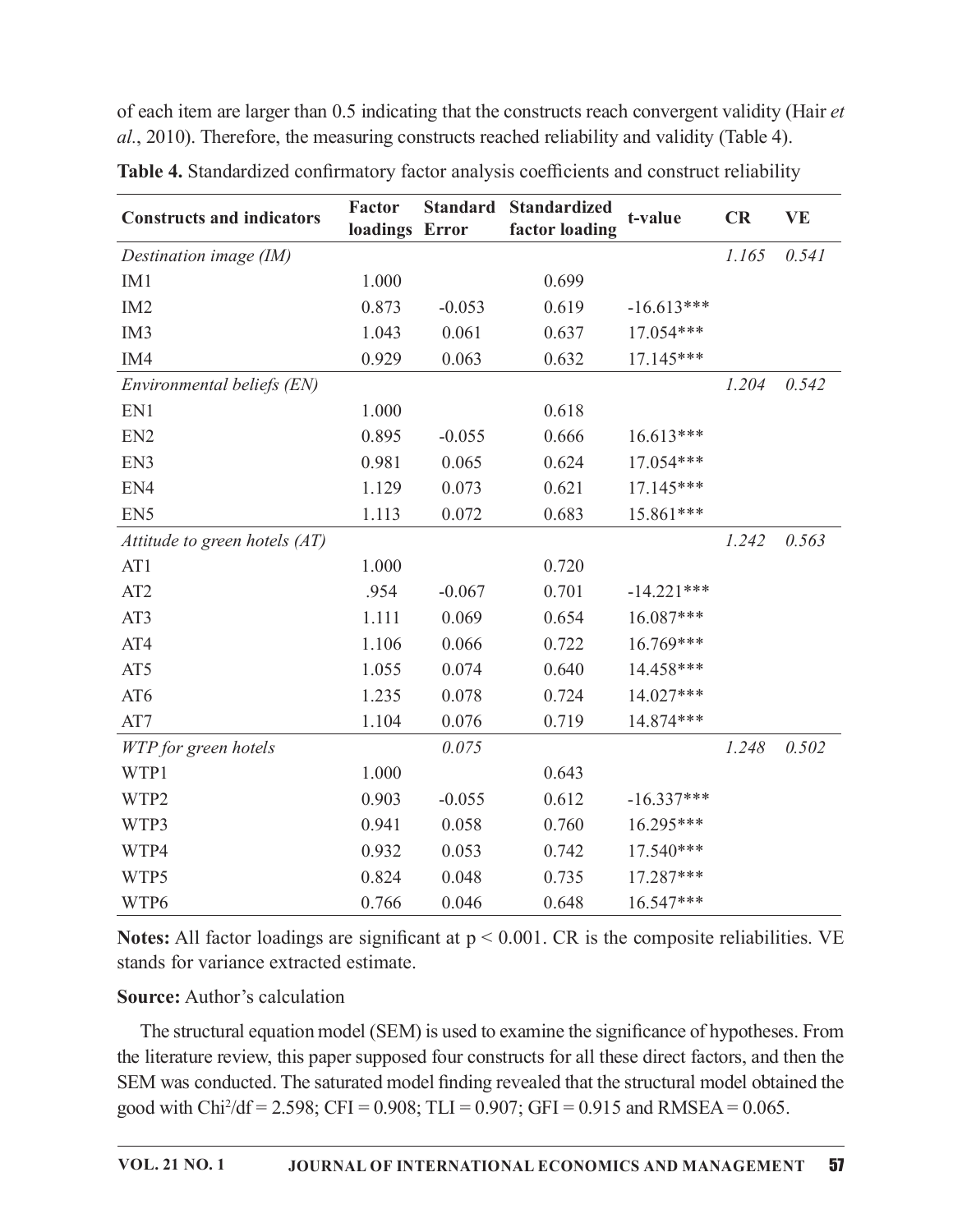|                                                                                                                                                                                          |                                                 |               |                          | <b>Estimate</b> | S.E.  | C.R.  | $\mathbf{P}$ |
|------------------------------------------------------------------------------------------------------------------------------------------------------------------------------------------|-------------------------------------------------|---------------|--------------------------|-----------------|-------|-------|--------------|
|                                                                                                                                                                                          | Table 5. The result of testing the hypothesizes | $\rightarrow$ | Attitude to green hotels | 0.359           | 0.052 | 7.864 | < 0.01       |
| <b>Hypotheses</b><br>Destination image                                                                                                                                                   |                                                 |               |                          |                 |       |       |              |
| Environmental beliefs<br>Attitude to green hotels<br>< 0.01<br>0.215<br>0.054<br>4.552<br>$\rightarrow$                                                                                  |                                                 |               |                          |                 |       |       |              |
| < 0.01<br>Destination image<br>WTP for green hotels<br>0.493<br>0.038<br>6.444<br>$\rightarrow$                                                                                          |                                                 |               |                          |                 |       |       |              |
| Environmental beliefs<br>WTP for green hotels<br>0.517<br>0.075<br>< 0.01<br>3.112<br>$\rightarrow$                                                                                      |                                                 |               |                          |                 |       |       |              |
| < 0.01<br>Attitude to green hotel<br>WTP for green hotels<br>0.654<br>0.047<br>7.286<br>$\rightarrow$                                                                                    |                                                 |               |                          |                 |       |       |              |
|                                                                                                                                                                                          |                                                 |               |                          |                 |       |       |              |
|                                                                                                                                                                                          |                                                 |               |                          |                 |       |       |              |
|                                                                                                                                                                                          | <b>Source:</b> Author's calculation             |               |                          |                 |       |       |              |
| The results show that destination image has the largest direct impact on attitude to green<br>hotels while environmental beliefs have the largest direct effect on the WTP a premium for |                                                 |               |                          |                 |       |       |              |

Table 5. The result of testing the hypothesizes

The results show that destination image has the largest direct impact on attitude to green hotels while environmental beliefs have the largest direct effect on the WTP a premium for green hotels. Moreover, attitude to green hotels plays a mediating role between destination image and WTP, environmental beliefs, and WTP.



Figure 2. The tested conceptual model

**Source:** Author's compilation

## 5. Discussion and conclusion

The purpose of this research aims to promote the knowledge of green consumption in the hospitality industry by exploring the moderating effect of attitude towards green hotels. In other words, the results suggest that sustainable consumption behavior is significantly affected by the consumer's perception of the destination images and their environmental beliefs. These findings are consistent with previous studies (Han et al., 2010; Kang et al., 2012; Barber and Deale, 2014). They suggest that while environmental beliefs and Attitudes may partially determine the decision to engage in pro-environmental hospitality consumption behavior, for example staying at a green hotel or being willing to pay more for sustainable products (Han et al., 2010; Kang et al., 2012). Returning tourists with higher knowledge intend to stay at green hotelswhen they have positive attitudes towards green hotels. For example, when they believe that green hotels are desirable and good for the environment they will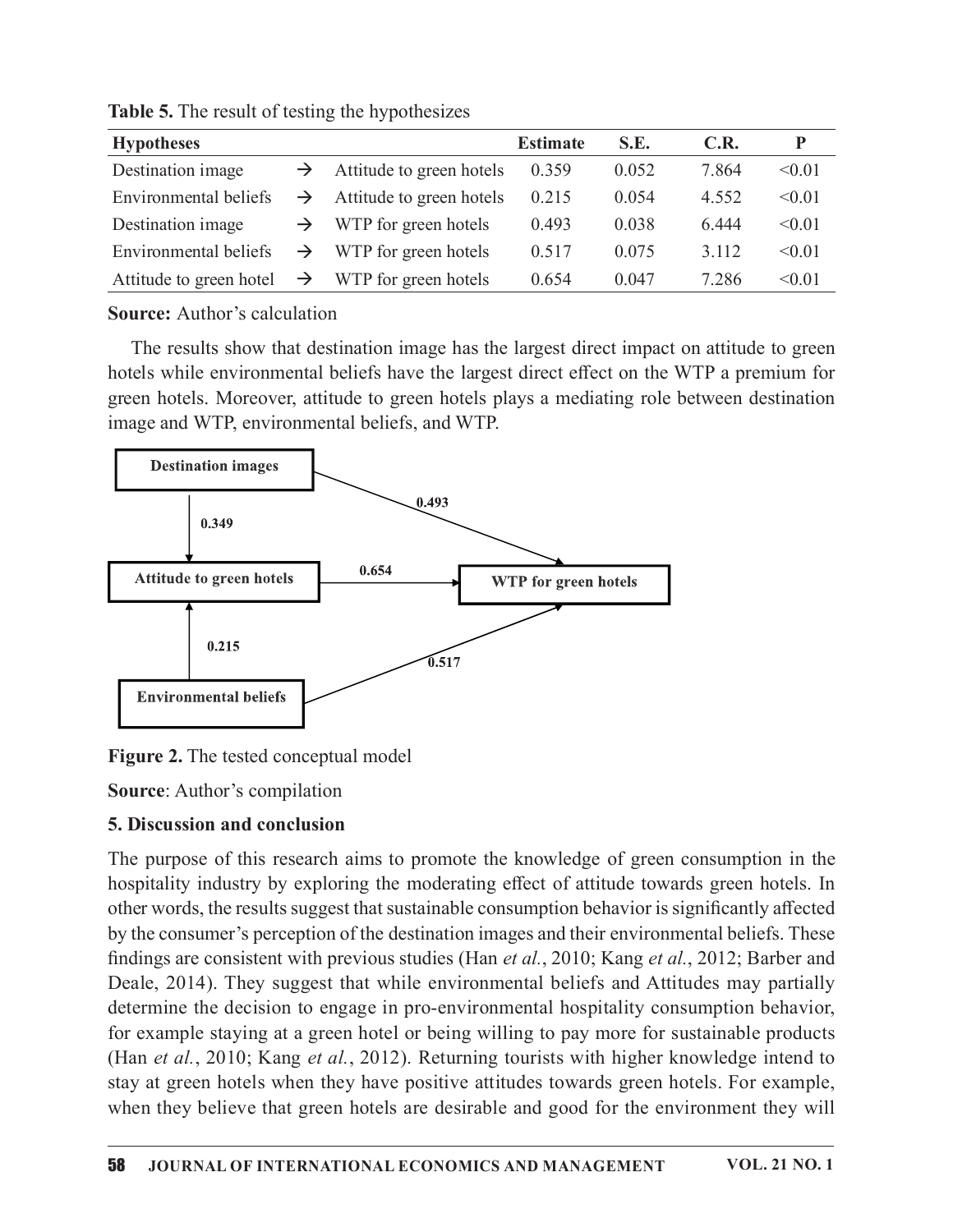make an effort to stay at a green hotel when touring. This finding is comparable with that of prior studies (Chen and Peng, 2012; Jirawat et al., 2011), which confirms that hotel customers' pro-environmental attitudes positively affect their intention to stay at green hotels, to talk about their experience and their willingness to pay more for the hotels that are practicing green activities and initiatives.

The study contributes to the current literature about the green-hotel industry, which provides evidence of a significant positive relationship between guests' environmental beliefs and their point of view on destination images. This means that when a guest believes his or her actions can have a positive impact on the environment, he or she is more inclined to have a positive attitude toward green hotels, and are willing to pay a premium to stay at green hotels. This paper proposes the modeling of environmental beliefs and destination images on the assessment of green hotels. While these findings are important, the primary theoretical contribution of this research relates to the moderating effect of the attitude of customers to green hotels within the proposed framework.

Moreover, this study proposes practical implications for owners and operators of green hotels in Vietnam. These empirical results would benefit the hotel management involving green initiatives and activities in formulating effective marketing strategies to review the demand of returning consumers to stay in green hotels and evaluate the acceptance level of the returning consumers towards green behavior. While consumers are willing to sacrifice a degree of luxury to stay in an environmentally friendly hotel, hotel marketers may find it beneficial to devote resources to highlighting the green aspect of the properties, rather than emphasizing the traditional luxurious amenities.

This study consists of certain limitations, suggesting areas for further research. Firstly, this study is limited in justifying the link between destination image and the concept of green hotels. Secondly, the discussion of the TPB theory has a limitation in motivating the work of Han et al. (2010). Thirdly, the analyzing procedure is somewhat insufficient, especially in the CFA analysis. Future research should make clear in analyzing the CFA test. Next, the findings are based on a small sample of customers in Vietnam. Finally, the survey limited interaction with respondents so that this paper solely provides results using quantitative research method. Therefore, further studies along these lines are necessary.

#### References

- Ajzen, I. (1985), "From intentions to actions: a theory of planned behavior", Action Control, Springer, Berlin, Heidelberg Publisher, pp. 11 - 39.
- Ajzen, I. (1991), "The theory of planned behavior", Organizational Behavior and Human Decision Processes, Vol. 50 No. 2, pp. 179 - 211.
- Baker, M.A., Davis, E.A. and Weaver, P.A. (2014), "Eco-friendly attitudes, barriers to participation, and differences in behavior at green hotels", Cornell Hospitality Quarterly, Vol. 55 No. 1, pp. 89 - 99.
- Baloglu, S. and McCleary, K.W. (1999), "A model of destination image formation", Annals of Tourism Research, Vol. 26 No. 4, pp. 868 - 897.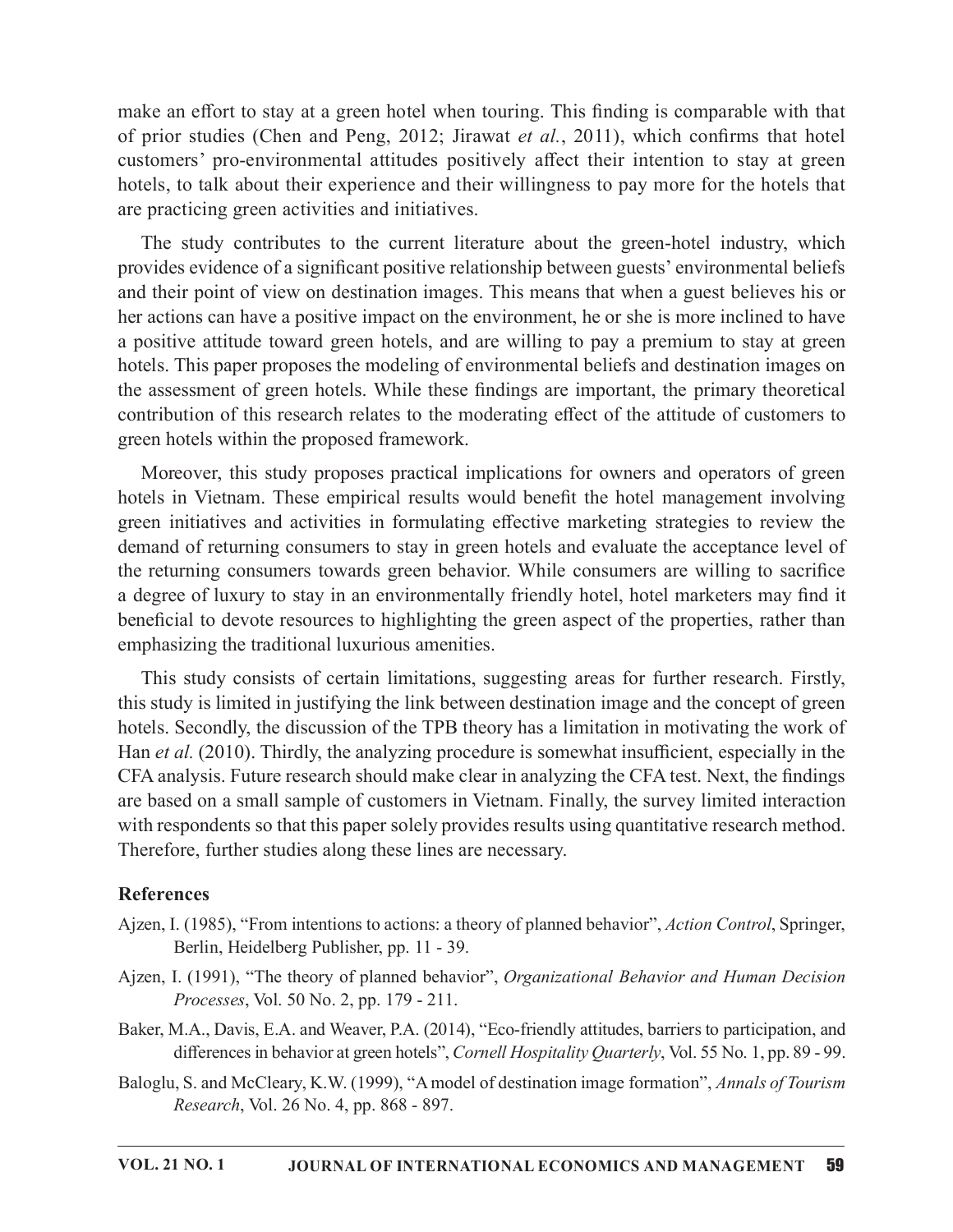- Barber, N. and Deale, C. (2014), "Tapping mindfulness to shape hotel guests' sustainable behavior", Cornell Hospitality Quarterly, Vol. 55 No. 1, pp. 100 - 114.
- Carrigan, M. and Attalla, A. (2001), "The myth of the ethical consumer-do ethics matter in purchase behavior?", Journal of Consumer Marketing, Vol. 18 No. 7, pp. 560 - 578.
- Chen, C. and Tsai, D. (2007), "How destination image and evaluative factors a൵ect behavioral intentions?", *Tourism Management*, Vol. 28 No. 4, pp. 1115 - 1122.
- Chen, A. and Peng, N.  $(2012)$ , "Green hotel knowledge and tourists' staying behavior," Annals of Tourism Research, Vol. 39 No. 4, pp. 2211 - 2216.
- Cheng, T., Wu, H.C. and Huang, L. (2013), "The influence of place attachment on the relationship N. and Deale, C. (2014), "Tapping mindfulness to shape hotel guests' sustainable behavior", Cornell Hospitality Quarterly, Vol. 55 No. 1, pp. 100 - 114.<br>
n, M. and Attalla, A. (2001), "The myth of the ethical consumer-do e tourism in Penghu, Taiwan", Journal of Sustainable Tourism, Vol. 21 No. 8, pp. 1166 - 1187.
- Chiu, Y.T.H., Lee, W.I. and Chen, T.H. (2013), "Environmentally responsible behavior in ecotourism: exploring the role of destination image and value perception", Asia Pacific Journal of Tourism Research, Vol. 19 No. 8, pp. 876 - 889.
- Choi, G. and Parsa, H.G. (2007), "Green practices II: Measuring restaurant managers' psychological attributes and their willingness to charge for the "green practices", Journal of Foodservice Business Research, Vol. 9 No. 4, pp. 41 - 63.
- Dodds, R., Graci, S.R. and Holmes, M. (2010), "Does the tourist care? A comparison of tourists in Koh Phi Phi, Thailand and Gili Trawangan, Indonesia", Journal of Sustainable Tourism, Vol. 18 No. 2, pp. 207 - 222.
- Dwivedi, A., Nayeem, T. and Murshed, F. (2018), "Brand experience and consumers' willingness-topay (WTP) a price premium: mediating role of brand credibility and perceived uniqueness", Journal of Retailing and Consumer Services, Vol. 44 No. 2, pp. 100 - 107.
- Edwards, D., Griffin, T. and Hayllar, B. (2008), "Urban tourism research: developing an agenda", Annals of Tourism Research, Vol. 35 No. 4, pp.  $1032 - 1052$ .
- Fishbein, M. and Ajzen, I. (1975), *Belief, attitude, intention, and behavior: an introduction to theory* and research, Reading, MA: Addison-Wesley.
- Folkes, V.S. and Kamins, M.A. (1999), "Effects of information about firms' ethical and unethical actions on consumers' attitudes", Journal of Consumer Psychology, Vol. 8 No. 3, pp. 243 - 259.
- Griskevicius, V., Tybur, J.M., and Van den Bergh, B. (2010), "Going green to be seen: status, reputation, and conspicuous conservation", Journal of Personality and Social Psychology, Vol. 98 No. 3, pp. 392 - 404.
- Hair, J.F., Jr., Black, W.C., Babin, B.J., Anderson, R.E. and Tatham, R.L. (2006), *Multivariate data* analysis ( $6<sup>th</sup>$  ed.), Upper Saddle River, NJ: Pearson Prentice-Hall.
- Han, H., Hsu, L.T.J. and Lee, J.S. (2009), "Empirical investigation of the roles of attitudes toward green behaviors, overall image, gender, and age in hotel customers' eco-friendly decision-making process", International Journal of Hospitality Management, Vol. 28 No. 4, pp. 519 - 528.
- Han, H., Hsu, L.T. and Sheu, C. (2010), "Application of the theory of planned behavior to green hotel choice: testing the effect of environmental-friendly activities", International Journal of Hospitality Management, Vol. 31 No. 3, pp. 325 - 334.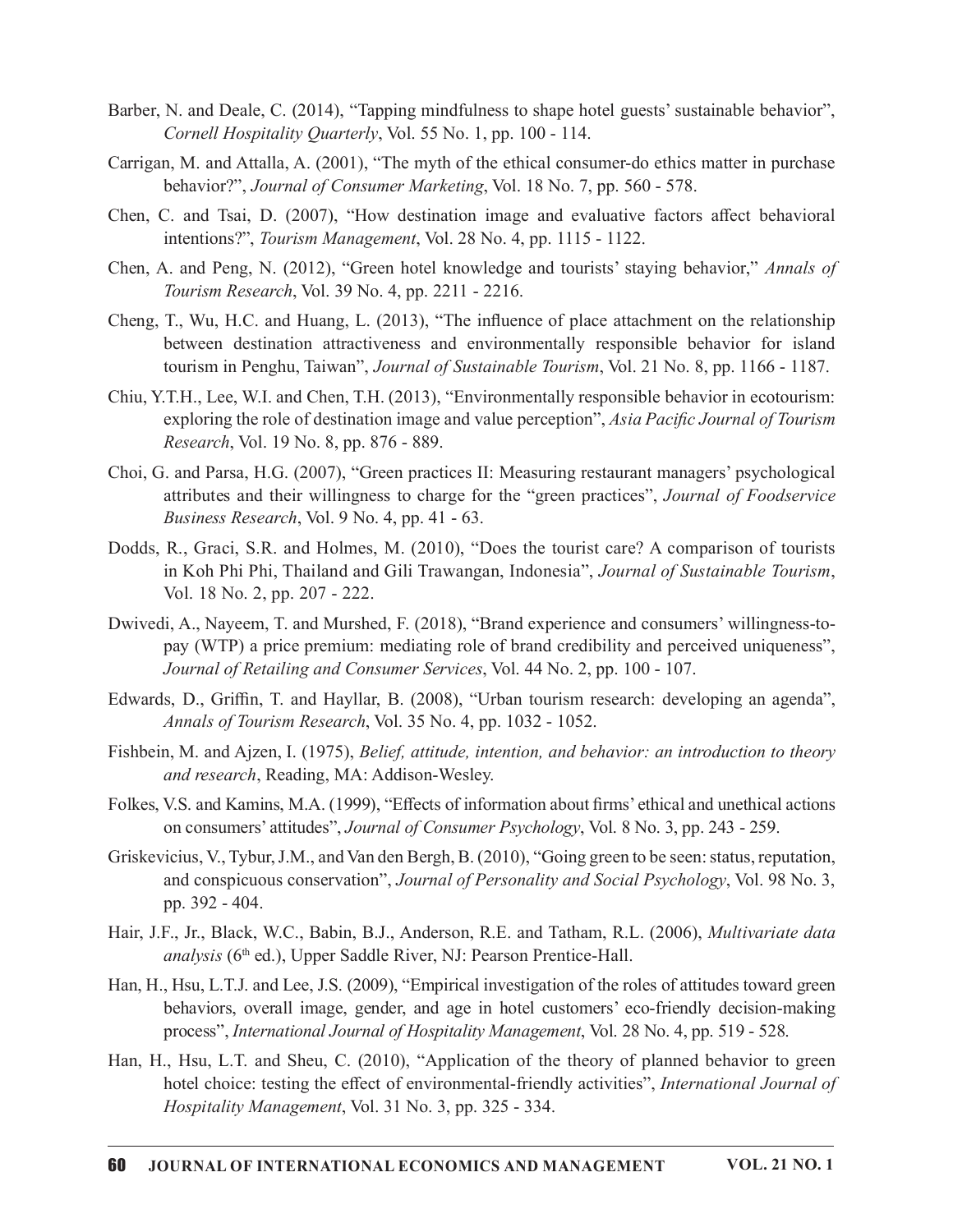- Han, H. and Kim, Y. (2010), "An investigation of green hotel customers' decision formation: developing an extended model of the theory of planned behavior", International Journal of Hospitality Management, Vol. 29 No. 4, pp. 659 - 668.
- Heo, C.Y. and Hyun, S.S. (2015), "Do luxury room amenities affect guests' willingness to pay?", International Journal of Hospitality Management, Vol. 46 No.1, pp. 161 - 168.
- Huang, H., Lin, T., Lai, M. and Lin, T. (2014), "Environmental consciousness and green customer behavior: an examination of motivation crowding effect", International Journal of Hospitality Management, Vol. 40 No. 2, pp. 139 - 149.
- Hultman, M., Kazeminia, A. and Ghasemi, V. (2015), "Intention to visit and willingness to pay a premium for ecotourism: the impact of attitude, materialism, and motivation", Journal of Business Research, Vol. 68 No. 9, pp. 1854 - 1861. and Kim, Y. (2010), "An investigation of green hotel eustomers' decision formation: developing<br>an axtended model of the theory of planned behavior", *International Journal of Hospitality*<br>Management, Vol. 29 No. 4, pp. 659
- Jang, Y.J., Kim, W.G. and Bonn, M.A. (2011), "Generation Y consumers' selection attributes and Management, Vol. 30 No. 4, pp. 803 - 811.
- Jirawat, A., Panisa, M., Sirivan, S., Aurathai, L. and Nongluck, P. (2011), "Environmental sustainability in the Thai hotel industry", International Business and Economics Research Journal, Vol. 10 No. 11, pp. 91 - 100.
- Kang, K.H., Stein, L., Heo, C.Y. and Lee, S. (2012),"Consumers' willingness to pay for green initiatives of the hotel industry", International Journal of Hospitality Management, Vol. 31 No. 2, pp. 564 - 572.
- Kim, S., Holland, S. and Han, H. (2013), "A structural model for examining how destination image, perceived value, and service quality affect destination loyalty: a case study of Orlando", International Journal of Tourism Research, Vol. 15 No. 4, pp. 313 - 328.
- Kubickova, M., Nusair, K. and Parsa, H.G. (2014), "Does green hotel image influence guests' behavior: The case of generation Y", Journal of Services Research, Vol. 14 No. 2, pp. 9 - 32.
- Laroche, M., Bergeron, J. and Barbaro-Forleo, G. (2001), "Targeting consumers who arewilling to pay more for environmentally friendly products", Journal of Consumer Marketing, Vol. 18 No. 6, pp. 503 - 520.
- Line, N.D. and Hanks, L. (2016), "The effects of environmental and luxury beliefs on intention to patronize green hotels: the moderating effect of destination image, Journal of Sustainable Tourism, Vol. 24 No. 6, pp. 904 - 925.
- Lee, S. and Oh, H. (2014), "Effective communication strategies for hotel guests' green behavior", Cornell Hospitality Quarterly, Vol. 55 No. 1, pp. 52 - 63.
- Lee, T.H. (2009), "A structural model to examine how destination image, attitude, and motivation affect the future behavior of tourists", *Leisure Sciences*, Vol. 31 No. 3, 215 - 236.
- Lu, C.T., Huang, S.Y. and Lo, P.Y. (2010), "An empirical study of on-line tax filing acceptance model: Integrating TAM and TPB", African Journal of Business Management, Vol. 4 No. 5, pp. 800 - 810.
- Manaktola, K. and Jauhari, V. (2007), "Exploring consumer attitude and behavior towards green practices in the lodging industry in India", International Journal of Contemporary Hospitality Management, Vol. 19 No. 5, pp. 364 - 377.